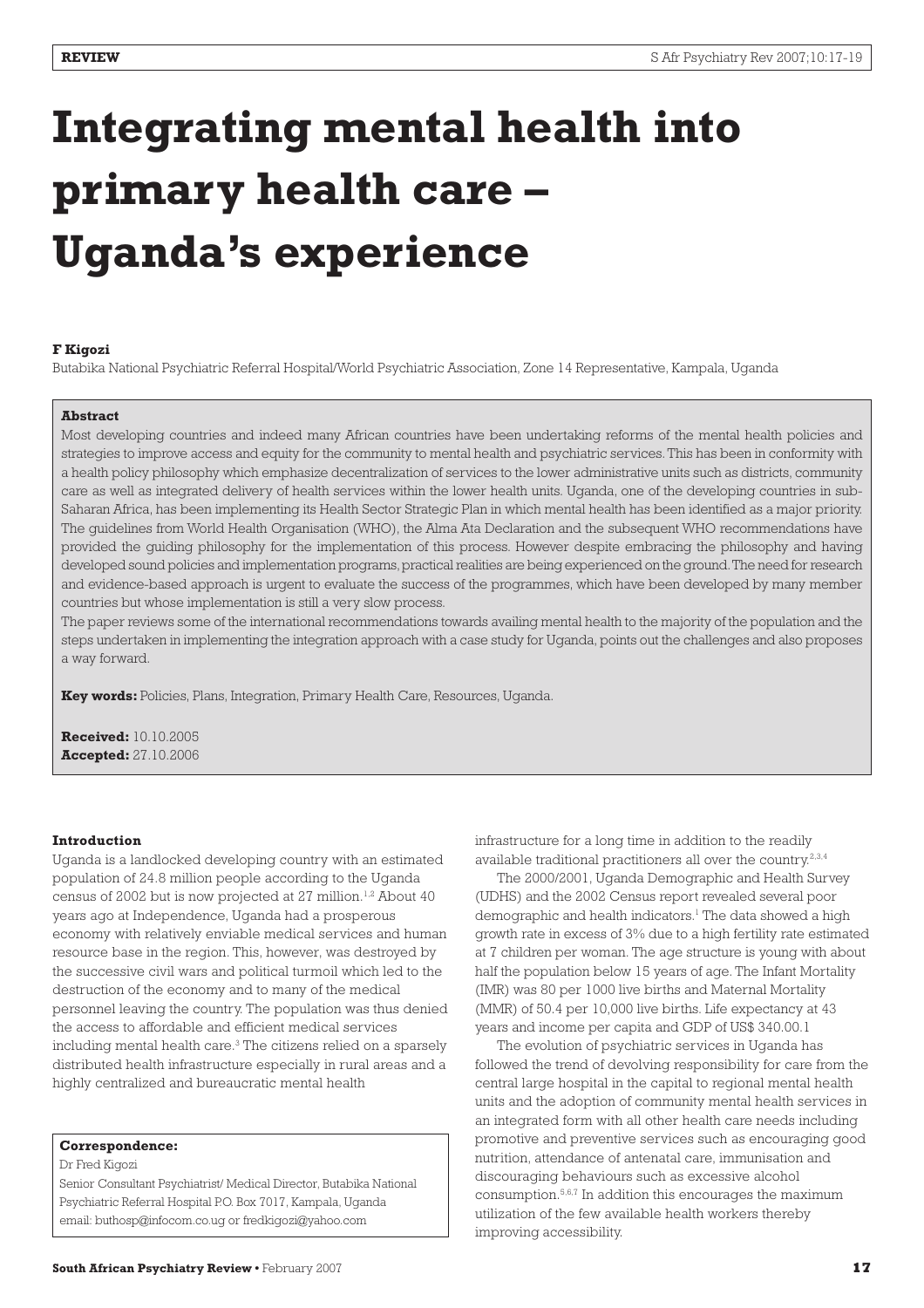# **Health reforms**

In 1999 the government of Uganda (Ministry of Health) developed a ten year (1999-2010) National Health Policy (NHP 1999) and the Health Sector Strategic Plan I (2000/01- 2004/05 which has recently been updated to the Health Sector Strategic Plan II (2005/06- 2009/2010).<sup>2,3,4</sup> The guiding principles in the above documents included Primary Health Care (PHC) as the basic philosophy and strategy for national health development, in line with WHO and Alma-Ata principles.8 The National Health Policy (NHP 1999) devolved health services delivery to districts and health sub-districts. It also emphasized a strong collaborative and partnership approach between the public and private sectors, Nongovernmental Organisations (NGOs) and traditional practitioners, while safeguarding the identity of each partner. In this policy, a basic minimum Health Care Package of 12 components was formulated with mental health being a key component to be delivered at all levels of health service delivery.3 The Uganda Minimum Health Care Package (UMHCP) on mental health states that to address the heavy and increasing burden of mental illness in the country, the government would promote and support a primary mental health programme supported by appropriate referral services at the regional and national levels.<sup>3</sup>

### **Mental Health Programme and Services**

The decentralisation and integration of Mental health care has taken place in an environment characterized by; the usual burden of traditional psychiatric disorders, poverty related stress, the continued civil wars in the North and North-eastern parts of the country with the associated high prevalence rates of post-traumatic disorders, and the psychosocial effects of the HIV/AIDS pandemic in the country.9

In the context of the above environment, mental health services have been fully decentralized and the process of integration of mental care into the general health care is underway. The results so far has been a structure that promotes equity and access by the population to a basic mental health service that includes treatment, promotive, preventive and rehabilitative services. This process encourages orderly referrals from Health Centre (HC1) (village level), through HC II (Parish) HC III (Sub-country), HC IV (Country) to district hospitals, Regional Referral Hospitals up to the National Referral and Teaching Hospital in the Capital. Thus, at the lower levels up to the district hospital, the clients with minor mental ailments are generally managed together in an integrated way with the other patients suffering from general physical ailments both at Outpatient and Inpatient facilities.

#### **Challenges facing integration**

It is currently an established fact, that the de-institutionalization of the mentally ill has partly been driven by humanitarian impulses with a global influence and partly by financial necessity as well as advances in our knowledge of the spectrum of mental disorders and the discovery of new and effective therapeutic interventions.10 The realization that basic medical services including mental health care were not reaching much of the rural population dictated the policy to look for alternatives in primary health care concept as a way of providing basic mental health services. Construction of new large mental hospitals was stopped and instead small mental health units built within

regional hospitals to provide referral needs in the integrated care system for lower health units.<sup>6</sup> These changes, however, have created new human resource challenges that have included, a need for the few available specialists to take on new roles and responsibilities for which they were not trained, lack of skills in the general health worker to provide mental health care and a critical shortage of mental health professionals to manage the expanded mental health units. In addition there has been an obvious paucity of research data to guide policy development, planning and implementation. The pace at which the above changes have occurred has varied from district to district depending on the commitment of the key players on the ground. Reasons for the inertia include poor prioritization of mental health activities which determines the budgetary allocation and the resistance to change.

#### **Process of integration**

To effectively implement the integration of mental health into general health care services key activities have been undertaken following the identification of the above challenges. Major activities have included; policy and legislation reforms, review of psychiatric education and curricula, development of guidelines and monitoring tools, provision of psychotropic drugs and other therapies, public education and consumer empowerment.<sup>7</sup>

#### **Policy and Mental Health Legislation Reforms**

This was key and required urgent attention. The policy on integration was entrenched in all Ministry of Health policy documents including the Strategic plan which is the basis for resource allocation. The Committee to reform mental health legislation was set up and this dealt with the relevant sections of the law such as those dealing with hospitalization and community care to enable many other health institutions provide the inpatient facilities in an integrated form.

# **Psychiatric Education and Continuing Medical Education (CME)**

This has been a vital activity in the implementation of the programme to equip district health workers with update knowledge and skills to handle mental health care as planned. There has been massive training and re-training of district health workers. Equally urgent, was the need to review general nurses and clinical officers' curricula to include adequate content so as to enable the products of such vital Post-basic health training institutions, pass out professionals adequately prepared to face the new challenges. The curriculum for undergraduate medical students was also reviewed. The clerkship programme has been enriched with more community component and compulsory university examinations. Regular district and central training workshops for qualified general staff have been ongoing on a regular basis. The course content equips the participants with the skills to manage basic mental disorders in the community and lower level health units with the capacity to refer to the next level all complicated clients with mental disorders.

#### **Developing Guidelines and Monitoring Tools**

As part of implementation of the integration strategy, the centre developed guidelines, training manuals and monitoring tools with a multisectoral team including major stakeholders such as the